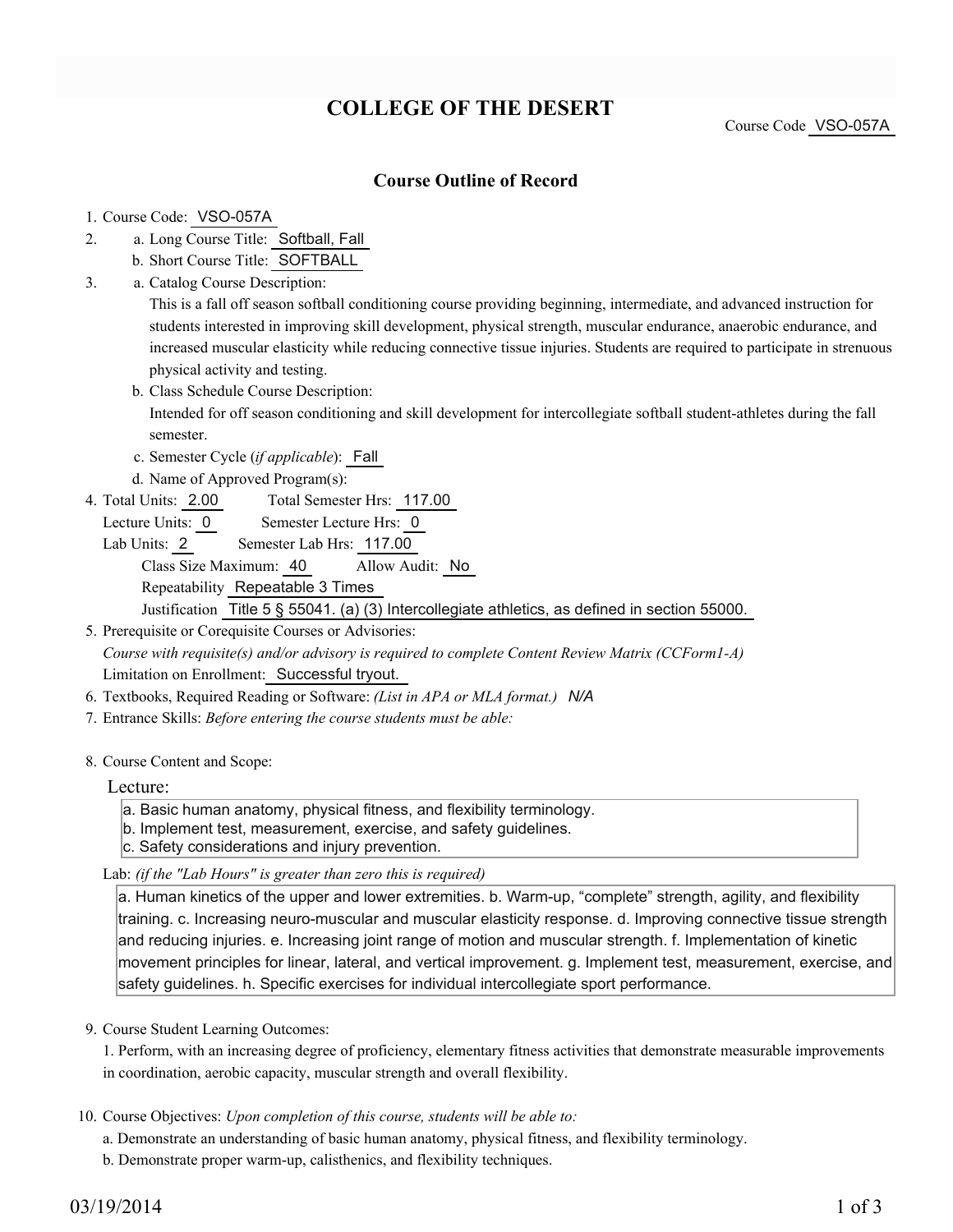# VSO 057A-Softball, Fall

- c. Demonstrate improvement in neuro-muscular response and reduce connective tissue injuries.
- d. Develop "complete" physical strength through the lifting, pressing, and pulling of ones own body weight.
- e. Demonstrate increased muscular elasticity and joint range of motion.

f. Design, develop, and implement specific agility drills to increase and maximize efficiency of linear, lateral, and vertical movements.

g. Implement appropriate application principles of accelerated movement while expending less energy and covering greater distances.

h. Apply rest, recovery, and recuperation principles and procedures to enhance and increase athletic performance.

i. Implement a "test and measurement" system.

j. Implement effective, safe exercise, activity, and safety guidelines.

Methods of Instruction: *(Integration: Elements should validate parallel course outline elements)* 11.

a. Demonstration, Repetition/Practice

b. Discussion

c. Lecture

Other Methods:

a. Demonstrations. b. Guest speakers. c. Student reports. d. Audio/visual presentations.

12. Assignments: (List samples of specific activities/assignments students are expected to complete both in and outside of class.) In Class Hours: 58.00

Outside Class Hours: 0

-

a. In-class Assignments

a. Skill practice. b. Additional conditioning. c. Personal program design.

b. Out-of-class Assignments

13. Methods of Evaluating Student Progress: The student will demonstrate proficiency by:

- Field/physical activity observations
- Group activity participation/observation
- Student participation/contribution

14. Methods of Evaluating: Additional Assesment Information:

a. Demonstrating skill development in areas identified in Course Objectives.

15. Need/Purpose/Rationale -- All courses must meet one or more CCC missions.

PO-GE C5 – Personal Growth and Development

Exhibit habits of intellectual exploration, personal responsibility, and well being.

IO - Personal and Professional Development

Demonstrate an understanding of ethical issues to make sound judgments and decisions.

|  | 16. Comparable Transfer Course |  |  |
|--|--------------------------------|--|--|
|--|--------------------------------|--|--|

**University System Campus Course Number Course Title Catalog Year**

17. Special Materials and/or Equipment Required of Students:

Required Material? <sup>18.</sup> Materials Fees:

**Material or Item Cost Per Unit Total Cost**